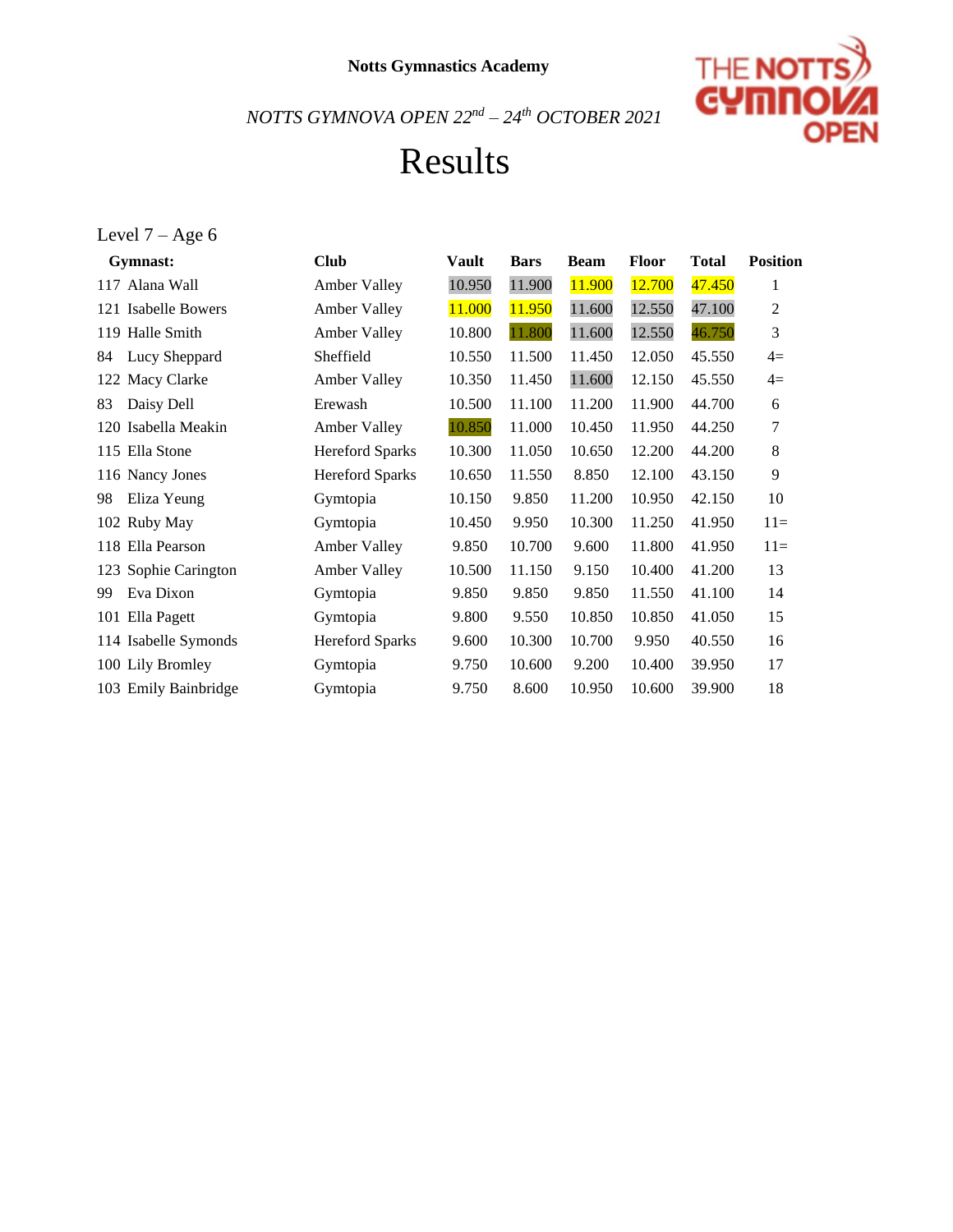

## Results

| Level 7 |  |  |  | $-$ Age 7 |  |
|---------|--|--|--|-----------|--|
|---------|--|--|--|-----------|--|

Level 6 – Age 7

|     | Gymnast:              | <b>Club</b>            | <b>Vault</b> | <b>Bars</b> | <b>Beam</b> | <b>Floor</b> | <b>Total</b> | <b>Position</b>  |
|-----|-----------------------|------------------------|--------------|-------------|-------------|--------------|--------------|------------------|
|     | 110 Ruby Eversham     | <b>Hereford Sparks</b> | 11.050       | 12.150      | 12.100      | 12.600       | 47.900       | 1                |
|     | 124 Evie Carless      | Amber Valley           | 11.200       | 12.050      | 11.750      | 12.500       | 47.500       | 2                |
| 73  | Sienna Girvan         | Athena                 | 11.350       | 11.200      | 11.750      | 12.600       | 46.900       | 3                |
| 82  | Dalia Mezher          | Northampton            | 10.800       | 11.800      | 12.100      | 12.000       | 46.700       | $\overline{4}$   |
| 85  | <b>Bobbie Bell</b>    | Sheffield              | 10.950       | 11.350      | 11.700      | 12.350       | 46.350       | 5                |
| 74  | Hayden Girvan         | Athena                 | 11.000       | 11.150      | 11.700      | 12.300       | 46.150       | $\boldsymbol{6}$ |
| 89  | Aimee Stewardson      | Witham Hill            | 10.950       | 11.800      | 12.350      | 11.000       | 46.100       | $\tau$           |
| 75  | <b>Brielle Watson</b> | Athena                 | 11.500       | 11.300      | 11.350      | 11.900       | 46.050       | 8                |
| 88  | Annabelle Calver      | Witham Hill            | 10.500       | 11.650      | 10.950      | 12.750       | 45.850       | $9=$             |
| 93  | Skyla Samuels         | <b>Notts</b>           | 11.050       | 12.000      | 10.550      | 12.250       | 45.850       | $9=$             |
| 87  | Olivia Blanchard      | Witham Hill            | 10.850       | 11.450      | 11.600      | 11.750       | 45.650       | 11               |
| 104 | Daisy Newman          | Gymtopia               | 10.550       | 11.250      | 11.850      | 11.800       | 45.450       | 12               |
| 72  | Aria Franklin         | Harlow                 | 10.350       | 10.950      | 11.550      | 12.350       | 45.200       | 13               |
| 125 | Sophie May Courtney   | <b>Amber Valley</b>    | 10.500       | 10.900      | 10.750      | 12.450       | 44.600       | 14               |
| 86  | Olivia Spence         | Sheffield              | 10.650       | 11.200      | 10.950      | 11.700       | 44.500       | 15               |
|     | 109 Ella Cleworth     | <b>Hereford Sparks</b> | 10.800       | 10.550      | 10.750      | 12.200       | 44.300       | 16               |
|     | 111 Edith Sneddon     | <b>Hereford Sparks</b> | 10.350       | 11.200      | 10.350      | 12.050       | 43.950       | 17               |
|     | 113 Isla McKeown      | <b>Hereford Sparks</b> | 9.750        | 10.550      | 10.950      | 11.550       | 42.800       | 18               |
|     | 112 Lyly-Mae Martine  | <b>Hereford Sparks</b> | 10.150       | 10.300      | 8.600       | 11.750       | 40.800       | 19               |

| Gymnast:                   | <b>Club</b>         | Vault  | <b>Bars</b> | <b>Beam</b> | <b>Floor</b> | <b>Total</b> | <b>Position</b> |
|----------------------------|---------------------|--------|-------------|-------------|--------------|--------------|-----------------|
| Evelyn Briggs<br>76        | The Mill            | 11.850 | 13.250      | 12.600      | 12.500       | 50.200       |                 |
| Georgia Slater<br>77       | The Mill            | 11.600 | 11.450      | 12.350      | 12.150       | 47.550       | 2               |
| Thea Sturch<br>94          | <b>Notts</b>        | 11.500 | 12.000      | 12.100      | 11.450       | 47.050       | 3               |
| 126 Ada Scott              | Amber Valley        | 11.300 | 11.000      | 12.000      | 12.350       | 46.650       | 4               |
| <b>Ruby Streeton</b><br>80 | Northampton         | 11.350 | 11.450      | 11.650      | 12.000       | 46.450       | 5               |
| 127 Callie Greenall        | <b>Amber Valley</b> | 10.750 | 11.400      | 11.750      | 11.700       | 45.600       | 6               |
| <b>Emily Gunn</b><br>95    | <b>Notts</b>        | 11.500 | 11.650      | 9.950       | 11.150       | 44.250       | 7               |
| 128 Isla Siddles           | <b>Amber Valley</b> | 10.800 | 11.500      | 10.800      | 11.100       | 44.200       | 8               |
| 107 Stela Kocybala         | Gymtopia            | 11.000 | 11.450      | 10.300      | 11.000       | 43.750       | 9               |

| 94 | Thea Sturch           | <b>Notts</b>        | 11.500 | 12.000 | 12.100 | 11.450 | 47.050 | 3               |
|----|-----------------------|---------------------|--------|--------|--------|--------|--------|-----------------|
|    | 126 Ada Scott         | <b>Amber Valley</b> | 11.300 | 11.000 | 12.000 | 12.350 | 46.650 | $\overline{4}$  |
| 80 | <b>Ruby Streeton</b>  | Northampton         | 11.350 | 11.450 | 11.650 | 12.000 | 46.450 | 5               |
|    | 127 Callie Greenall   | Amber Valley        | 10.750 | 11.400 | 11.750 | 11.700 | 45.600 | 6               |
| 95 | <b>Emily Gunn</b>     | <b>Notts</b>        | 11.500 | 11.650 | 9.950  | 11.150 | 44.250 | $7\phantom{.0}$ |
|    | 128 Isla Siddles      | Amber Valley        | 10.800 | 11.500 | 10.800 | 11.100 | 44.200 | 8               |
|    | 107 Stela Kocybala    | Gymtopia            | 11.000 | 11.450 | 10.300 | 11.000 | 43.750 | 9               |
| 96 | Annisha Mzungu        | <b>Notts</b>        | 11.100 | 11.600 | 11.000 | 9.800  | 43.500 | 10              |
| 81 | Penny Selley          | Northampton         | 10.950 | 11.950 | 9.400  | 10.350 | 42.650 | 11              |
| 78 | Isla Burrows          | Erewash             | 10.700 | 11.900 | 8.950  | 10.900 | 42.450 | 12              |
| 79 | Nancy Boswell         | Erewash             | 10.600 | 12.400 | 7.350  | 11.800 | 42.150 | 13              |
|    | 106 Annabelle Waldock | Gymtopia            | 10.650 | 11.150 | 8.400  | 11.450 | 41.650 | 14              |
|    | 105 Amelia Hardy      | Gymtopia            | 11.250 | 10.450 | 9.500  | 10.150 | 41.350 | 15              |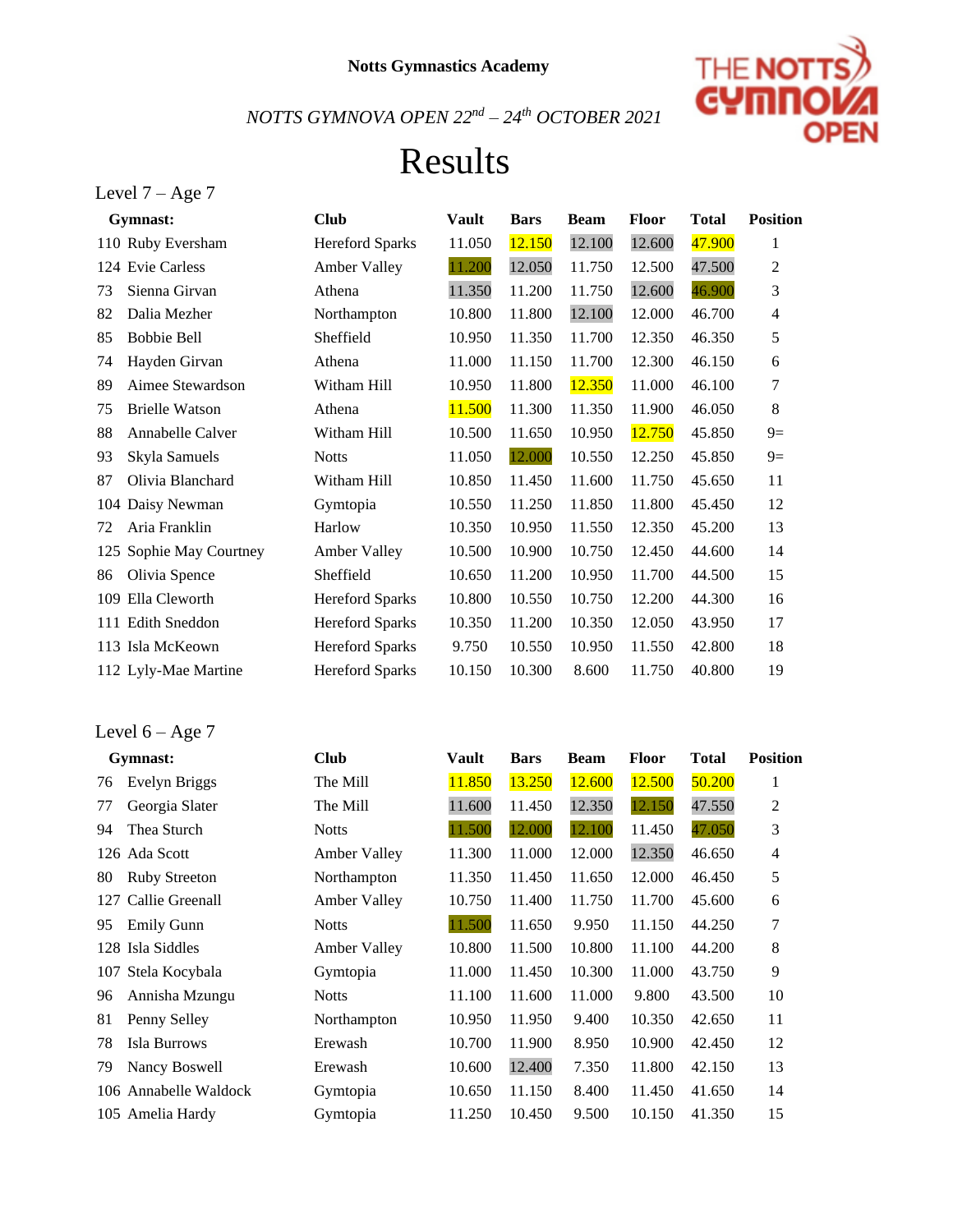

# Results

|    | Level $6 - Age 8$         |                        |              |             |             |        |              |                 |
|----|---------------------------|------------------------|--------------|-------------|-------------|--------|--------------|-----------------|
|    | Gymnast:                  | <b>Club</b>            | Vault        | <b>Bars</b> | <b>Beam</b> | Floor  | <b>Total</b> | <b>Position</b> |
| 92 | Sophia Reed               | <b>Notts</b>           | 11.750       | 11.100      | 12.000      | 11.100 | 45.950       | 1               |
| 69 | Kayley Knight             | Athena                 | 11.800       | 12.250      | 10.150      | 11.550 | 45.750       | 2               |
| 70 | Cecelia Cahoon            | Athena                 | 11.250       | 11.950      | 10.550      | 10.800 | 44.550       | 3               |
|    | 108 Martha Jones          | <b>Hereford Sparks</b> | 11.050       | 11.600      | 10.600      | 10.950 | 44.200       | 4               |
| 68 | Isla Errington            | Athena                 | 11.550       | 11.800      | 9.900       | 10.600 | 43.850       | 5               |
| 91 | <b>Bethany Warrington</b> | Witham Hill            | 10.850       | 11.300      | 10.550      | 10.650 | 43.350       | 6               |
| 90 | Erika Tuitt-Ward          | Witham Hill            | 11.050       | 11.300      | 10.450      | 10.100 | 42.900       | 7               |
| 71 | <b>Ivy Clarke</b>         | Harlow                 | 10.900       | 11.450      | 8.900       | 10.050 | 41.300       | 8               |
|    | 258 Gracie-Mae Aigbokie   | Erewash                | 10.350       | 11.200      | 9.650       | 9.650  | 40.850       | 9               |
|    |                           |                        |              |             |             |        |              |                 |
|    | Level 4                   |                        |              |             |             |        |              |                 |
|    | Gymnast:                  | <b>Club</b>            | <b>Vault</b> | <b>Bars</b> | <b>Beam</b> | Floor  | <b>Total</b> | <b>Position</b> |
| 61 | Olivia Canning            | Harrow                 | 12.650       | 12.133      | 12.033      | 10.833 | 47.650       | $\mathbf{1}$    |
| 56 | Ellie Owen                | Gymtopia               | 13.000       | 10.367      | 11.500      | 11.067 | 45.933       | 2               |
| 60 | Isabella Canning          | Harrow                 | 12.950       | 12.067      | 10.600      | 9.900  | 45.517       | 3               |
| 58 | Marnie Thompson           | Witham Hill            | 12.800       | 10.600      | 10.600      | 10.800 | 44.800       | 4               |
| 59 | Anaya Connor              | Harrow                 | 12.550       | 10.900      | 10.033      | 11.033 | 44.517       | 5               |
|    |                           |                        |              |             |             |        |              |                 |
|    | Level 3 - In Age          |                        |              |             |             |        |              |                 |
|    | Gymnast:                  | <b>Club</b>            | <b>Vault</b> | <b>Bars</b> | <b>Beam</b> | Floor  | <b>Total</b> | <b>Position</b> |
| 55 | Kadesha Edwards           | Northampton            | 12.550       | 9.033       | 11.400      | 11.533 | 44.517       | 1               |
| 51 | Olivia Grzesiak           | TNAG                   | 12.550       | 8.933       | 11.067      | 11.833 | 44.383       | 2               |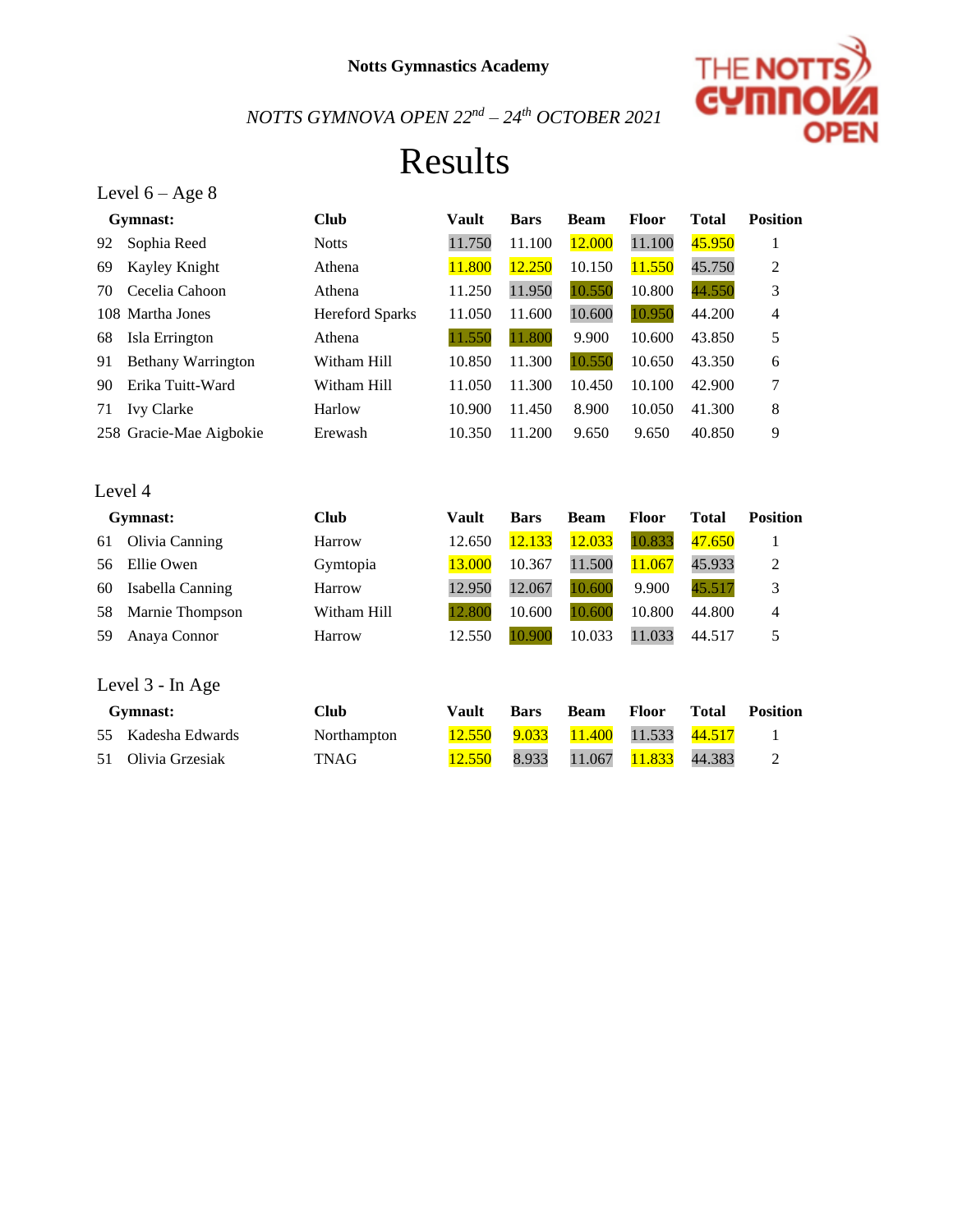

### Results

### Classic Challenge Zinc – Age 8 **Gymnast: Club Vault Bars Beam Floor Total Position**  263 Jessica Brown Athena 12.000 10.133 11.400 12.033 45.567 1 Harmoni Scarlett-Campbell The Mill 11.550 11.233 11.067 11.533 45.383 2 285 Georgie Hughes The Mill 11.100 11.233 10.300 11.600 44.233 3 Isla McFadyean The Mill 11.050 11.200 10.133 11.667 44.050 4 Julia Berta Notts 11.400 11.267 9.967 11.333 43.967 5 Nancy Newman Gymtopia 11.350 10.700 10.500 11.200 43.750 6 283 Amelia Mann The Mill 11.000 11.667 9.667 11.367 43.700 7 Annie Leslie Northampton 11.050 9.967 10.500 11.800 43.317 8 Isla-Grace Badero Northampton 10.800 10.333 10.533 11.267 42.933 9 Poppy Carless Amber Valley 10.600 11.200 9.667 11.400 42.867 10 Frankie Harding The Mill 11.250 9.633 10.667 11.300 42.850 11 Heidi Haynes Abingdon 10.950 9.567 10.800 11.433 42.750 12 Poppy Graves Gymtopia 10.650 10.333 10.367 10.967 42.317 13 Esmay Fasakin Gymtopia 10.500 10.700 9.833 10.567 41.600 14 Caitlyn Porter Amber Valley 10.850 10.133 8.967 11.067 41.017 15 Sophie Middleton Coalville 11.100 10.567 8.833 10.333 40.833 16 Katie Sheppard Sheffield 10.750 10.533 9.100 10.433 40.817 17 Hattie Bond Coalville 10.850 10.300 9.133 9.700 39.983 18 Olivia Waddington Sheffield 10.900 10.167 8.233 10.567 39.867 19 Ava-Rose Manganda Erewash 10.400 9.133 9.133 10.500 39.167 20 Lola Cowen Gymtopia 10.550 10.367 8.333 9.767 39.017 21 Lydia Marriott Erewash 10.600 8.767 8.033 9.933 37.333 22 Tabitha Airey Gymtopia 10.450 9.833 6.233 10.200 36.717 23 Lilly-Ann Selby Amber Valley 11.050 0.000 9.967 11.233 32.250 24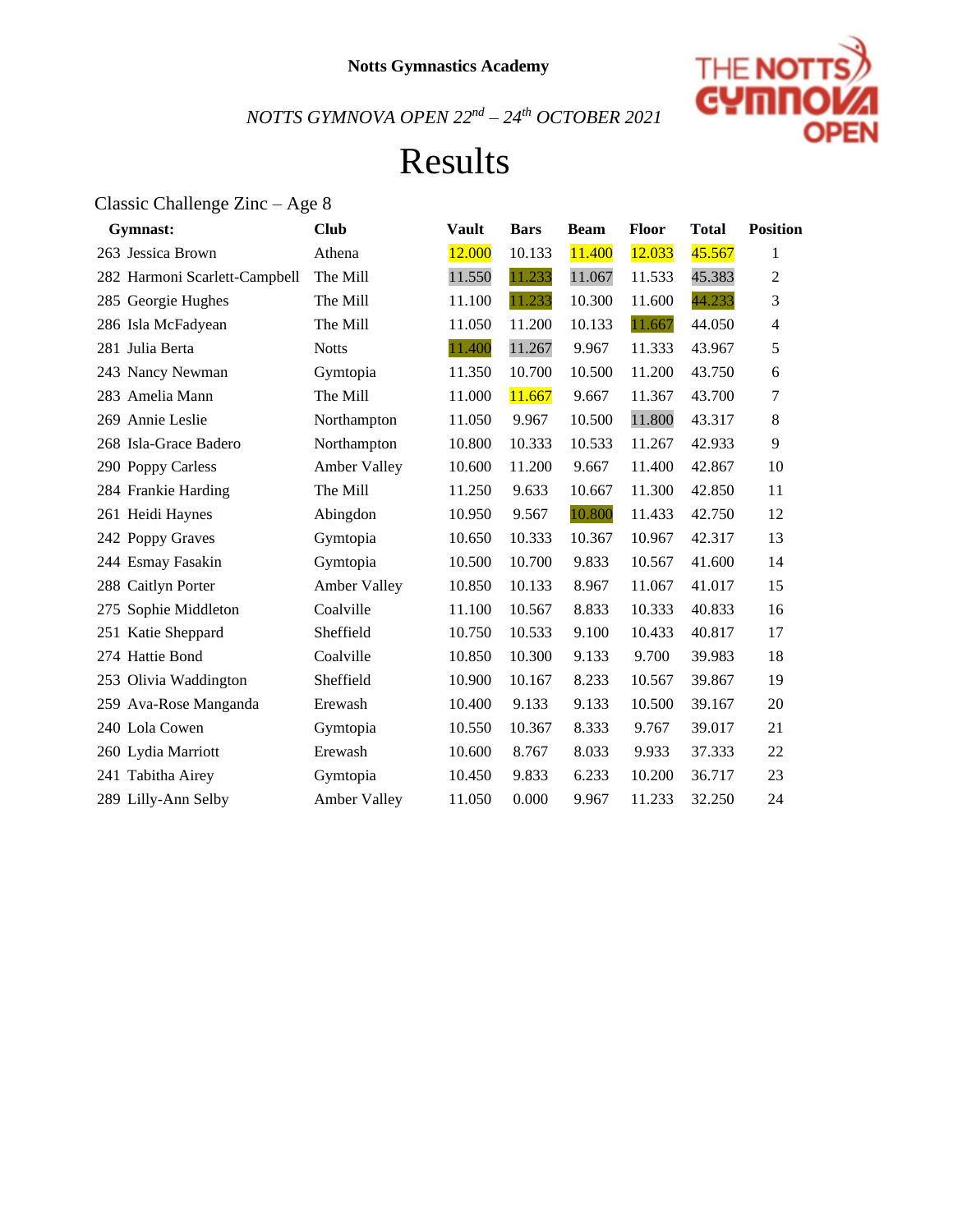

# Results

### Classic Challenge Zinc – Age 9

| Gymnast:                    | <b>Club</b>            | <b>Vault</b> | <b>Bars</b> | <b>Beam</b> | Floor  | <b>Total</b> | <b>Position</b> |
|-----------------------------|------------------------|--------------|-------------|-------------|--------|--------------|-----------------|
| 309 Poppy Dennison          | The Mill               | 11.500       | 11.433      | 11.267      | 11.533 | 45.733       | 1               |
| 310 Roeshia Claxon          | The Mill               | 11.750       | 10.800      | 11.267      | 11.633 | 45.450       | $\overline{2}$  |
| 300 Delilah Budd            | Abingdon               | 11.400       | 10.933      | 11.100      | 11.633 | 45.067       | 3               |
| 295 Daisy Shaw              | Sheffield              | 11.100       | 11.467      | 10.567      | 11.567 | 44.700       | 4               |
| 386 Emma Russell            | Amber Valley           | 11.100       | 10.967      | 10.567      | 11.433 | 44.067       | 5               |
| 304 Imogen Wheatley         | Abingdon               | 11.000       | 11.633      | 10.167      | 11.233 | 44.033       | 6               |
| 294 Willow Kesteven-McGrath | Sheffield              | 11.200       | 11.800      | 9.533       | 11.300 | 43.833       | $\tau$          |
| 303 Sadie Ideh              | Abingdon               | 11.200       | 11.133      | 10.067      | 11.400 | 43.800       | 8               |
| 301 Nicole Blacker          | Abingdon               | 11.100       | 10.667      | 10.433      | 11.433 | 43.633       | 9               |
| 320 Emilia Green            | <b>Hereford Sparks</b> | 11.300       | 10.567      | 10.033      | 11.367 | 43.267       | 10              |
| 327 Holly Thatcher          | <b>Notts</b>           | 11.300       | 10.400      | 10.200      | 11.333 | 43.233       | 11              |
| 293 Isha Basharat           | Sheffield              | 10.850       | 10.900      | 10.200      | 11.233 | 43.183       | 12              |
| 324 Lucy Hodgson            | <b>Hereford Sparks</b> | 11.000       | 10.567      | 9.967       | 11.067 | 42.600       | 13              |
| 312 Evelyn Hayes            | The Mill               | 11.550       | 9.300       | 9.933       | 11.667 | 42.450       | 14              |
| 292 Olivia Flint            | Sheffield              | 10.500       | 11.000      | 9.867       | 11.033 | 42.400       | 15              |
| 322 Megan Powell            | <b>Hereford Sparks</b> | 10.850       | 10.000      | 9.900       | 11.467 | 42.217       | 16              |
| 302 Daisy Curtis            | Abingdon               | 11.350       | 9.233       | 10.067      | 11.533 | 42.183       | 17              |
| 321 Amaya Brain             | <b>Hereford Sparks</b> | 11.550       | 10.500      | 9.200       | 10.867 | 42.117       | 18              |
| 326 Isabelle Linford        | <b>Notts</b>           | 11.700       | 10.533      | 8.567       | 11.267 | 42.067       | 19              |
| 323 Tegan Harding           | <b>Hereford Sparks</b> | 10.900       | 10.033      | 8.800       | 11.433 | 41.167       | 20              |
| 296 Madison McLean          | Coalville              | 11.100       | 11.233      | 8.333       | 10.133 | 40.800       | 21              |
| 298 Scartet Vernon          | Coalville              | 11.000       | 10.733      | 8.667       | 10.367 | 40.767       | 22              |
| 315 Cristina Austerberry    | Phoenix                | 10.450       | 11.067      | 9.467       | 9.400  | 40.383       | 23              |
| 311 Isla Granville          | The Mill               | 11.000       | 10.100      | 8.633       | 10.600 | 40.333       | 24              |
| 297 Raijanay Morris-Laing   | Coalville              | 10.800       | 9.233       | 9.000       | 10.633 | 39.667       | 25              |
| 316 Clara-Jayne Taylor      | Phoenix                | 10.450       | 9.800       | 7.533       | 10.600 | 38.383       | 26              |
| 325 Siena Hughes            | <b>Hereford Sparks</b> | 10.700       | 9.767       | 7.467       | 9.667  | 37.600       | 27              |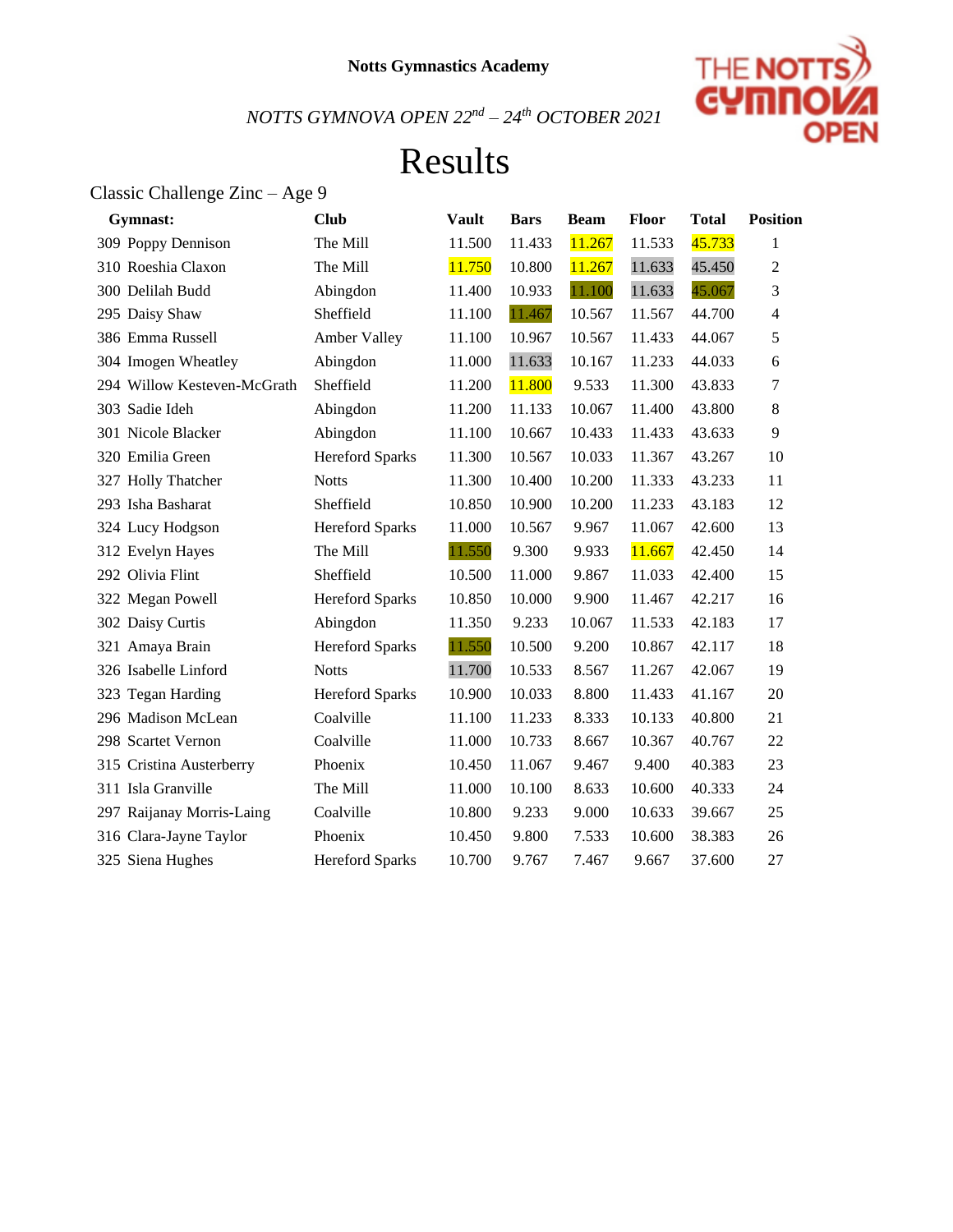

# Results

### Classic Challenge Zinc – Age 10

| Gymnast:                   | <b>Club</b>            | <b>Vault</b> | <b>Bars</b> | <b>Beam</b> | <b>Floor</b> | <b>Total</b> | <b>Position</b> |
|----------------------------|------------------------|--------------|-------------|-------------|--------------|--------------|-----------------|
| 267 Sophie Blackmore       | Athena                 | 12.100       | 11.767      | 11.167      | 12.067       | 47.100       | 1               |
| 262 Keira Scammell         | Abingdon               | 11.150       | 11.533      | 10.600      | 11.633       | 44.917       | $\overline{2}$  |
| 257 Gracie Scales          | Shrewsbury             | 11.250       | 11.533      | 10.400      | 11.700       | 44.883       | 3               |
| 247 Jessical Powell        | <b>Hereford Sparks</b> | 11.400       | 10.367      | 11.100      | 11.933       | 44.800       | $\overline{4}$  |
| 246 Lucy Leach             | Hereford Sparks        | 11.450       | 10.900      | 10.400      | 11.500       | 44.250       | 5               |
| 266 Soraya Morgan          | Athena                 | 11.350       | 11.267      | 10.600      | 10.867       | 44.083       | 6               |
| 265 Skye Goodchild         | Athena                 | 11.700       | 10.267      | 10.067      | 11.500       | 43.533       | 7               |
| 248 Amelia Stone           | <b>Hereford Sparks</b> | 10.950       | 10.867      | 10.200      | 11.500       | 43.517       | 8               |
| 256 Isabelle Evans         | Shrewsbury             | 10.900       | 10.600      | 10.700      | 11.300       | 43.500       | 9               |
| 276 Poppy Williams         | <b>Notts</b>           | 11.200       | 11.367      | 9.500       | 11.333       | 43.400       | 10              |
| 279 Sophia Rawlinson       | <b>Notts</b>           | 11.600       | 9.833       | 10.333      | 11.233       | 43.000       | 11              |
| 291 Jorgie Stone           | Amber Valley           | 11.150       | 10.900      | 9.833       | 11.000       | 42.883       | 12              |
| 245 Emilia Burns           | Gymtopia               | 11.200       | 9.733       | 10.067      | 11.333       | 42.333       | 13              |
| 278 Freda Farries Dinsdale | <b>Notts</b>           | 10.900       | 10.333      | 9.467       | 11.500       | 42.200       | 14              |
| 250 Katie Gilbert          | Witham Hill            | 10.550       | 11.100      | 9.600       | 10.600       | 41.850       | 15              |
| 287 Sacha Gilman           | The Mill               | 10.500       | 10.233      | 10.400      | 10.667       | 41.800       | 16              |
| 249 Chloe Storrer          | <b>Hereford Sparks</b> | 11.300       | 10.333      | 9.067       | 10.800       | 41.500       | 17              |
| 273 Ella-May Taylor        | Coalville              | 10.950       | 11.633      | 7.900       | 10.733       | 41.217       | 18              |
| 376 Holly Broder           | <b>Notts</b>           | 10.800       | 9.933       | 9.000       | 11.000       | 40.733       | 19              |
| 254 Ruby Harris-Marvin     | Sheffield              | 10.700       | 9.433       | 9.567       | 10.900       | 40.600       | 20              |
| 272 Libby Smith            | Coalville              | 11.050       | 10.200      | 7.933       | 10.533       | 39.717       | 21              |
| 255 Ella Heathorn          | Shrewsbury             | 10.900       | 11.433      | 9.767       | 7.500        | 39.600       | 22              |
| 280 Amelia Wright          | <b>Notts</b>           | 10.950       | 9.800       | 7.733       | 10.500       | 38.983       | 23              |
| 270 Isla Boyington         | Eclipse                | 10.750       | 8.433       | 8.567       | 10.500       | 38.250       | 24              |
| 271 Julia Pawlik           | Eclipse                | 10.450       | 7.800       | 7.633       | 9.400        | 35.283       | 25              |
| 277 Lucia Bianchi          | <b>Notts</b>           | 11.650       | 9.800       | 0.000       | 11.233       | 32.683       | 26              |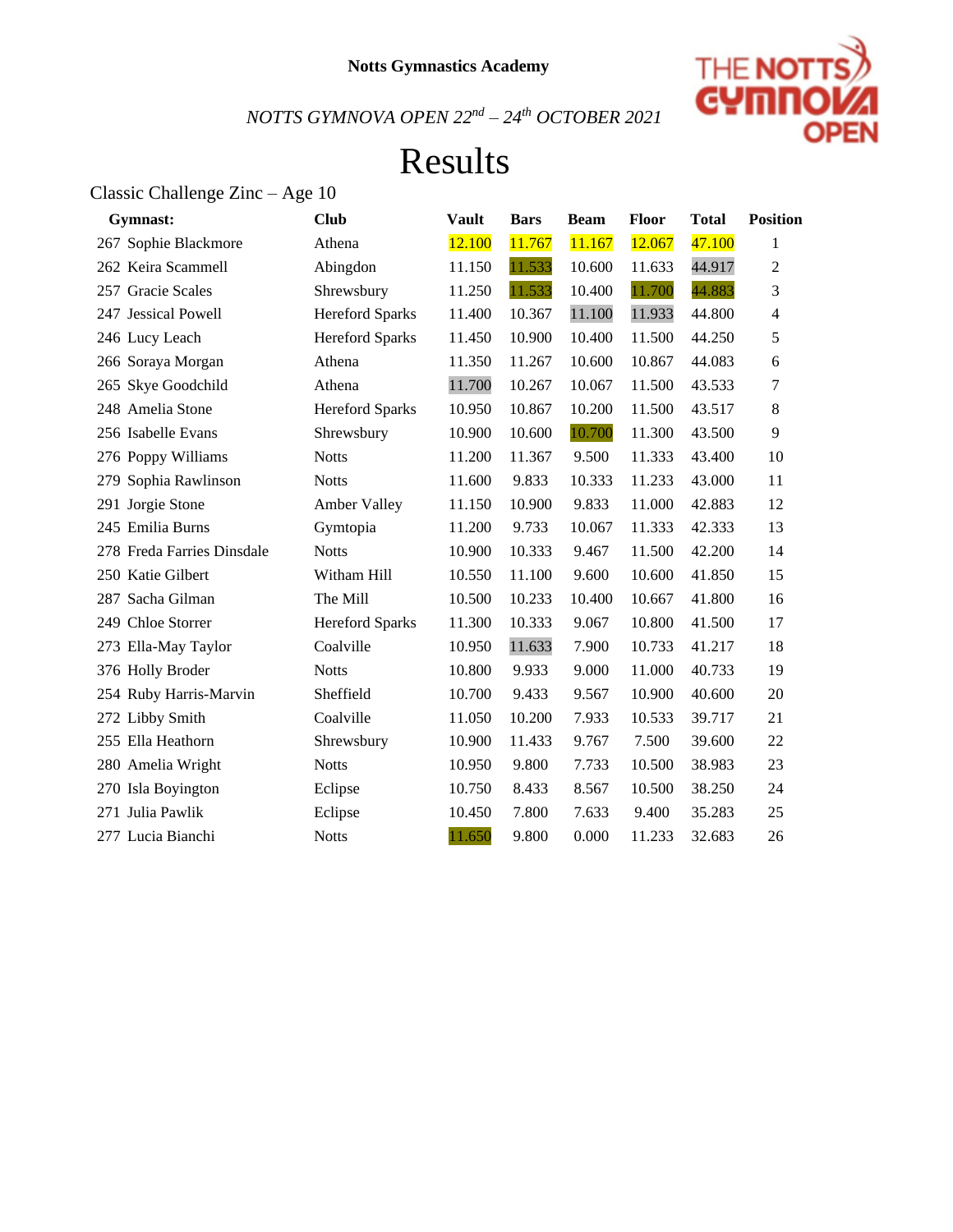

### Results

#### Classic Challenge Zinc – Age 11+

| Gymnast:                | <b>Club</b>            | Vault  | <b>Bars</b> | <b>Beam</b> | Floor  | <b>Total</b> | <b>Position</b> |
|-------------------------|------------------------|--------|-------------|-------------|--------|--------------|-----------------|
| 387 Sophie Golding      | Shrewsbury             | 11.300 | 11.733      | 10.633      | 11.867 | 45.533       | 1               |
| 383 Abby Patterson      | Gymtopia               | 11.300 | 11.533      | 10.933      | 11.167 | 44.933       | $\overline{c}$  |
| 380 Gracie Yeung        | Gymtopia               | 11.600 | 12.100      | 10.400      | 10.767 | 44.867       | 3               |
| 306 Mia Wood            | Abingdon               | 10.850 | 11.733      | 10.667      | 11.533 | 44.783       | $\overline{4}$  |
| 385 Alice Dent          | Gymtopia               | 11.350 | 11.333      | 10.500      | 11.167 | 44.350       | 5               |
| 382 Chloe Brown         | Gymtopia               | 11.250 | 11.600      | 9.533       | 11.300 | 43.683       | 6               |
| 317 Lola Manual         | Harlow                 | 11.400 | 10.333      | 10.800      | 11.100 | 43.633       | 7               |
| 381 Matilda Dixon       | Gymtopia               | 11.450 | 10.000      | 10.500      | 11.333 | 43.283       | 8               |
| 384 Poppy Turner        | Gymtopia               | 11.350 | 11.200      | 9.700       | 10.933 | 43.183       | 9               |
| 379 Belle Faskin        | Gymtopia               | 11.350 | 11.067      | 9.433       | 11.033 | 42.883       | 10              |
| 305 Molly Scott         | Abingdon               | 10.900 | 9.800       | 10.433      | 11.533 | 42.667       | 11              |
| 319 Isabel Gibbs        | <b>Hereford Sparks</b> | 11.050 | 10.933      | 9.133       | 11.300 | 42.417       | 12              |
| 308 Evie Thompson-Hardy | Witham Hill            | 11.150 | 9.833       | 9.700       | 11.567 | 42.250       | 13              |
| 313 Evie Wilkinson      | Phoenix                | 11.150 | 9.933       | 8.033       | 10.200 | 39.317       | 14              |
| 314 Liberty Athey       | Phoenix                | 10.750 | 10.200      | 8.967       | 9.167  | 39.083       | 15              |

### Classic Challenge Copper – Age 9

| Gymnast:                 | <b>Club</b>         | Vault  | <b>Bars</b> | <b>Beam</b> | <b>Floor</b> | <b>Total</b> | <b>Position</b> |
|--------------------------|---------------------|--------|-------------|-------------|--------------|--------------|-----------------|
| 199 Rhaya Watkinson      | The Mill            | 11.000 | 11.900      | 11.700      | 12.450       | 47.050       | 1               |
| 200 Paige Stack          | The Mill            | 11.200 | 10.500      | 12.700      | 11.950       | 46.350       | $\overline{c}$  |
| 204 Felicity Robinson    | The Mill            | 11.100 | 10.467      | 12.250      | 11.350       | 45.167       | 3               |
| 188 Edie Hodges          | Abingdon            | 10.950 | 11.367      | 11.650      | 10.850       | 44.817       | 4               |
| 230 Darcy Barlow         | <b>Notts</b>        | 11.050 | 10.433      | 11.700      | 11.550       | 44.733       | 5               |
| 189 Lillie Knights       | Abingdon            | 11.300 | 9.767       | 11.500      | 11.300       | 43.867       | 6               |
| 201 Jamine Upton         | The Mill            | 10.050 | 11.067      | 11.350      | 11.350       | 43.817       | 7               |
| 190 Keziah Gerald        | Abingdon            | 11.400 | 9.267       | 11.400      | 11.400       | 43.467       | 8               |
| 197 Sophie Daglish-Arden | Northampton         | 10.750 | 9.833       | 11.650      | 10.600       | 42.833       | 9               |
| 203 Mya Forrester        | The Mill            | 11.100 | 9.667       | 10.950      | 10.200       | 41.917       | 10              |
| 229 Summer Sturch        | <b>Notts</b>        | 9.950  | 11.100      | 10.350      | 10.350       | 41.750       | 11              |
| 211 Scarlett Judson      | Witham Hill         | 9.800  | 9.467       | 10.600      | 10.000       | 39.867       | 12              |
| 209 Tiger-Lily Walters   | Coalville           | 11.250 | 10.100      | 8.850       | 9.600        | 39.800       | 13              |
| 212 Matilda Karaimenko   | Witham Hill         | 9.600  | 10.467      | 9.650       | 9.950        | 39.667       | 14              |
| 214 Liliana Milan        | <b>Amber Valley</b> | 9.650  | 10.333      | 9.400       | 9.950        | 39.333       | 15              |
| 213 Jessica Wilkens      | <b>Amber Valley</b> | 9.550  | 10.533      | 9.900       | 0.000        | 29.983       | 16              |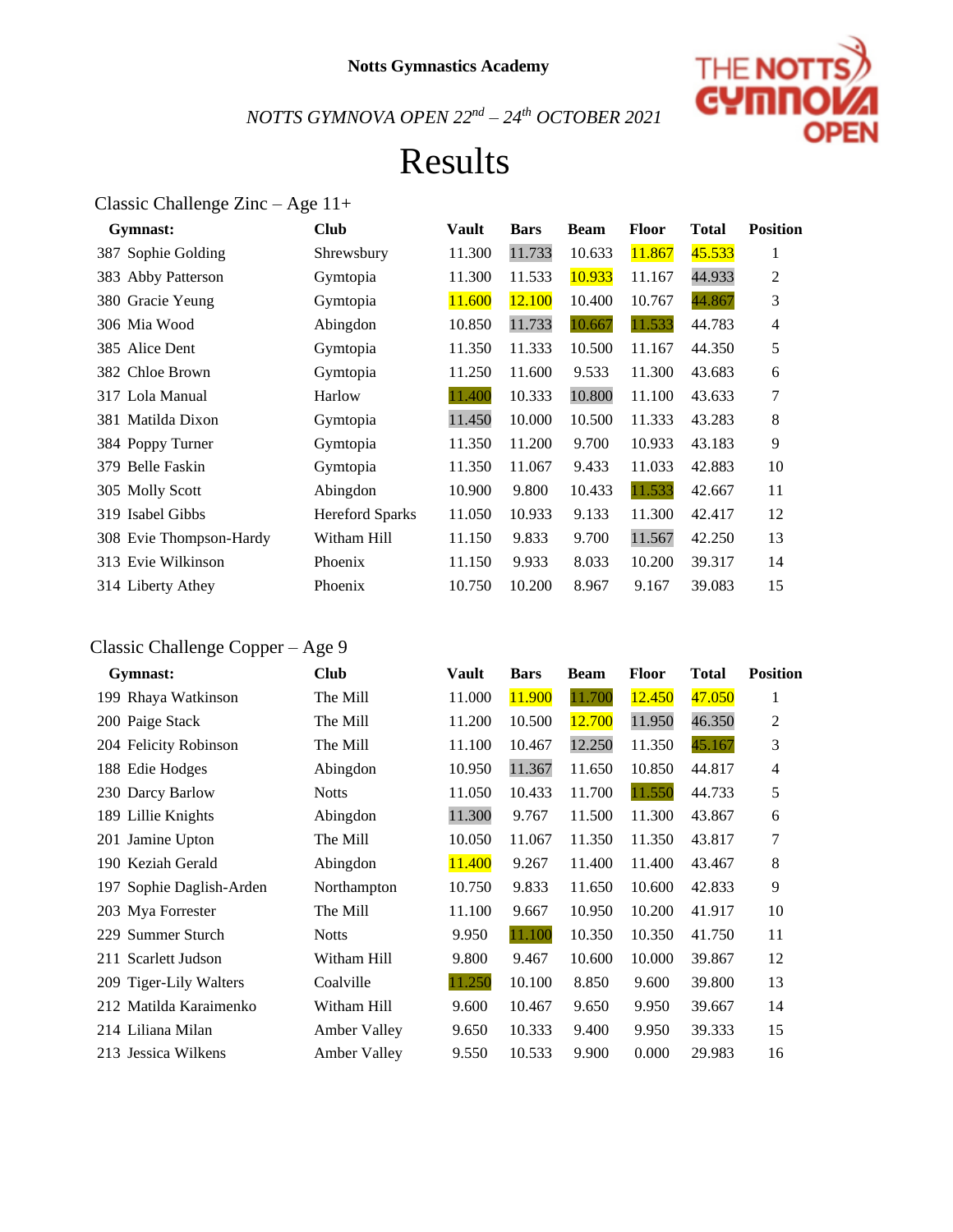

### Results

#### Classic Challenge Copper – Age 10

| Gymnast:               | <b>Club</b>         | Vault  | <b>Bars</b> | <b>Beam</b> | <b>Floor</b> | <b>Total</b> | <b>Position</b> |
|------------------------|---------------------|--------|-------------|-------------|--------------|--------------|-----------------|
| 191 Amber Wharton      | Abingdon            | 11.200 | 11.033      | 12.200      | 11.800       | 46.233       | 1               |
| 225 Esmae McCalla      | <b>Notts</b>        | 11.150 | 10.533      | 11.650      | 11.100       | 44.433       | 2               |
| 224 Pippa Jackson      | <b>Notts</b>        | 11.050 | 10.867      | 10.450      | 11.600       | 43.967       | 3               |
| 202 Miley Duffy        | The Mill            | 11.000 | 11.000      | 10.850      | 11.000       | 43.850       | $\overline{4}$  |
| 217 Emmie Froggatt     | <b>Amber Valley</b> | 9.950  | 9.033       | 11.400      | 12.000       | 42.383       | 5               |
| 218 Isabella Smith     | Amber Valley        | 9.650  | 11.300      | 10.000      | 11.400       | 42.350       | 6               |
| 192 Billie Sommerville | Gymtopia            | 9.700  | 10.667      | 11.250      | 10.700       | 42.317       | 7               |
| 231 Renee Frith-Moon   | Harlow              | 9.500  | 11.700      | 10.100      | 11.000       | 42.300       | 8               |
| 216 Emily Gunton       | <b>Amber Valley</b> | 10.300 | 10.400      | 10.300      | 11.000       | 42.000       | 9               |
| 233 Frances Mulligan   | <b>Gymmagic</b>     | 9.650  | 10.867      | 10.050      | 10.950       | 41.517       | 10              |
| 215 Annabel Rigby      | <b>Amber Valley</b> | 9.850  | 10.033      | 11.200      | 9.900        | 40.983       | 11              |
| 207 Lola Allen         | Coalville           | 10.000 | 10.067      | 9.450       | 11.000       | 40.517       | 12              |
| 208 Evie Asbery        | Coalville           | 9.850  | 8.767       | 10.050      | 11.650       | 40.317       | 13              |
| 206 Florence Barrett   | Coalville           | 9.700  | 9.667       | 9.700       | 10.700       | 39.767       | 14              |

#### Classic Challenge Copper – Age 11

| Gymnast:                    | <b>Club</b>            | Vault  | <b>Bars</b> | <b>Beam</b> | Floor  | <b>Total</b> | <b>Position</b> |
|-----------------------------|------------------------|--------|-------------|-------------|--------|--------------|-----------------|
| 198 Phoebe Walker           | Northampton            | 11.400 | 10.433      | 11.500      | 11.800 | 45.133       | 1               |
| 223 Millie Browne           | <b>Notts</b>           | 11.250 | 10.400      | 11.100      | 12.200 | 44.950       | $\overline{2}$  |
| 195 Charlotte Woodhouse     | Gymtopia               | 9.950  | 10.233      | 11.000      | 12.100 | 43.283       | 3               |
| 234 Neave Mortimer          | Gymmagic               | 9.900  | 11.167      | 10.250      | 10.950 | 42.267       | $\overline{4}$  |
| 226 Lyla Clarke             | <b>Notts</b>           | 10.000 | 10.367      | 10.850      | 10.900 | 42.117       | 5               |
| 228 Cherry-May Briggs Price | <b>Notts</b>           | 10.050 | 10.133      | 10.200      | 11.300 | 41.683       | 6               |
| 236 Isabelle Broughton      | <b>Amber Valley</b>    | 9.950  | 10.300      | 11.550      | 9.750  | 41.550       | 7               |
| 194 Maya Handson            | Gymtopia               | 9.750  | 10.233      | 10.050      | 11.500 | 41.533       | 8               |
| 193 Millie Lackenby         | Gymtopia               | 9.850  | 9.567       | 10.450      | 11.650 | 41.517       | 9               |
| 210 Lily Armstrong          | Witham Hill            | 10.050 | 10.467      | 9.650       | 11.300 | 41.467       | 10              |
| 238 Sofia Rushby            | Amber Valley           | 9.900  | 10.267      | 11.100      | 10.150 | 41.417       | 11              |
| 239 Yvie Bonser             | <b>Amber Valley</b>    | 9.500  | 10.500      | 10.050      | 10.950 | 41.000       | 12              |
| 221 Emily Smith             | <b>Hereford Sparks</b> | 9.950  | 10.500      | 9.400       | 11.100 | 40.950       | 13              |
| 196 Milli Jeruti Gleadhill- | Phoenix                | 9.650  | 10.067      | 11.250      | 9.750  | 40.717       | 14              |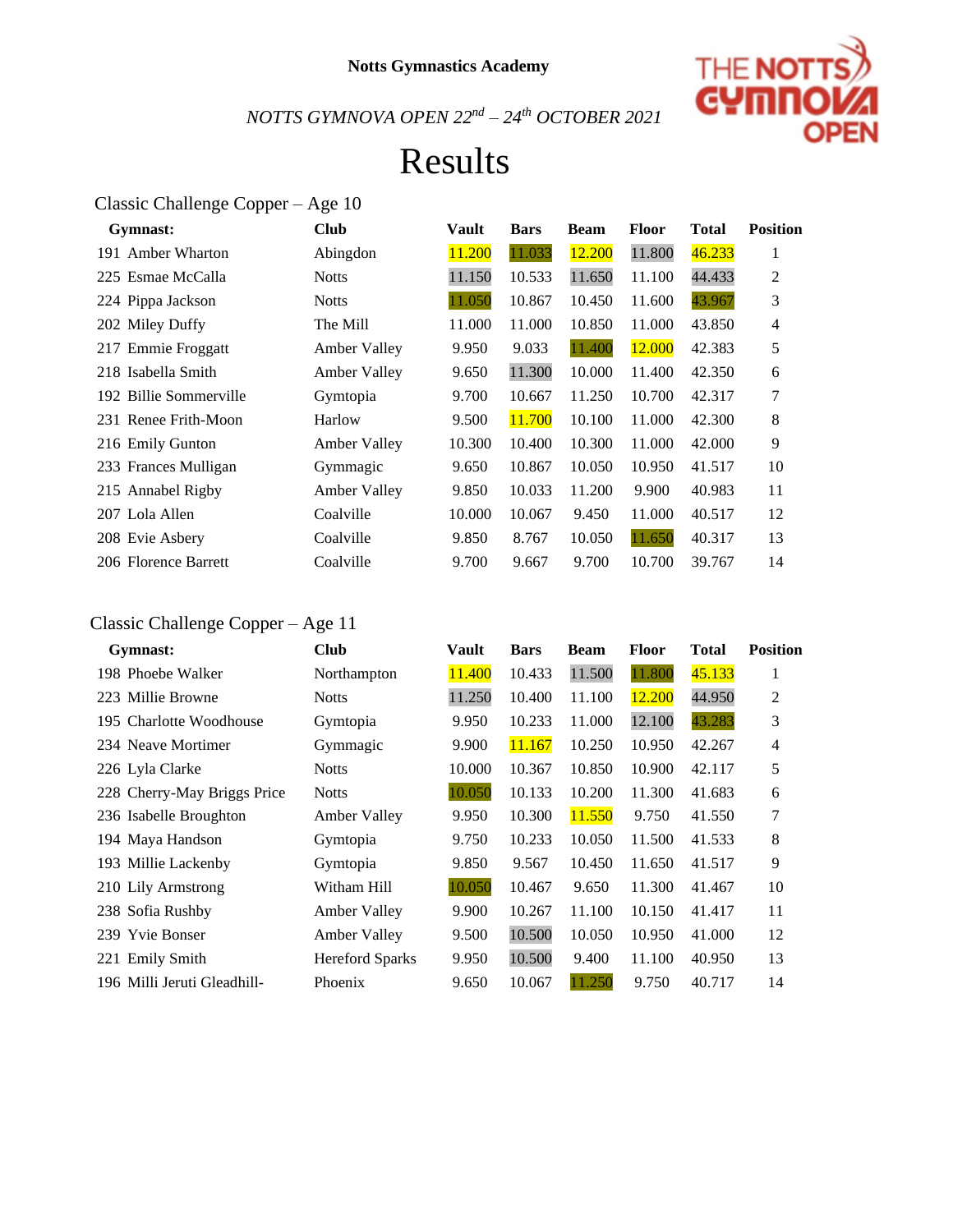

### Results

#### Classic Challenge Copper – Age 12-13

| Gymnast:                | <b>Club</b>            | <b>Vault</b> | <b>Bars</b> | <b>Beam</b> | Floor  | <b>Total</b> | <b>Position</b> |
|-------------------------|------------------------|--------------|-------------|-------------|--------|--------------|-----------------|
| 350 Isla Marshall       | Gymtopia               | 10.150       | 11.750      | 11.167      | 11.267 | 44.333       | 1               |
| 355 Jessica Morfill     | Shrewsbury             | 10.200       | 11.600      | 10.533      | 11.600 | 43.933       | 2               |
| 365 Elsie Scott         | Amber Valley           | 11.350       | 11.650      | 9.333       | 11.467 | 43.800       | 3               |
| 347 Isla Henderson      | Gymtopia               | 9.900        | 11.050      | 11.267      | 11.400 | 43.617       | 4               |
| 336 Nina Mason          | Gymmagic               | 10.200       | 11.250      | 10.000      | 11.867 | 43.317       | 5               |
| 373 Summer Dolan        | Harlow                 | 10.100       | 11.100      | 10.400      | 11.333 | 42.933       | 6               |
| 337 Beth Ellis          | Gymmagic               | 10.250       | 11.800      | 9.267       | 11.533 | 42.850       | 7               |
| 348 Hollie Potts        | Gymtopia               | 9.700        | 11.350      | 10.367      | 11.333 | 42.750       | 8               |
| 346 Heidee Alford-Emery | Athena                 | 9.900        | 10.150      | 11.033      | 11.567 | 42.650       | 9               |
| 335 Matilda Hill        | Gymmagic               | 10.300       | 11.850      | 8.867       | 11.533 | 42.550       | 10              |
| 331 Amelia Newhouse     | Gymmagic               | 10.050       | 11.550      | 9.133       | 11.767 | 42.500       | 11              |
| 332 Sophie Hamilton     | Gymmagic               | 10.400       | 11.700      | 8.567       | 11.667 | 42.333       | 12              |
| 372 Honey Gillick       | Harlow                 | 10.850       | 10.300      | 10.567      | 10.533 | 42.250       | 13              |
| 349 Mia Rookes          | Gymtopia               | 9.600        | 9.950       | 10.500      | 11.500 | 41.550       | 14              |
| 329 Evie Storrer        | <b>Hereford Sparks</b> | 10.400       | 11.100      | 8.967       | 10.967 | 41.433       | 15              |
| 334 Anais Dixon         | Gymmagic               | 10.300       | 11.150      | 8.533       | 11.100 | 41.083       | 16              |
| 361 Lily Hawthorne      | <b>Notts</b>           | 9.900        | 11.100      | 9.500       | 10.367 | 40.867       | 17              |
| 368 Lola Fisher         | <b>Notts</b>           | 10.250       | 9.650       | 9.667       | 11.267 | 40.833       | 18              |
| 363 Ianthe Panayiotou   | <b>Notts</b>           | 9.850        | 10.800      | 8.633       | 11.200 | 40.483       | 19              |
| 353 Esme Olley          | Eclipse                | 9.900        | 9.600       | 8.700       | 10.933 | 39.133       | 20              |
| 370 Ruby Moreton        | <b>Notts</b>           | 10.000       | 10.100      | 7.767       | 11.133 | 39.000       | 21              |
| 362 Ella Dean           | <b>Notts</b>           | 9.900        | 8.850       | 9.200       | 10.500 | 38.450       | 22              |
| 352 Lily Hill           | Eclipse                | 9.950        | 9.850       | 7.500       | 10.933 | 38.233       | 23              |
| 351 Maddison Goodwin    | Eclipse                | 11.100       | 10.000      | 5.500       | 10.000 | 36.600       | 24              |
| 360 Lottie Darby        | <b>Notts</b>           | 10.250       | 7.800       | 7.667       | 10.767 | 36.483       | 25              |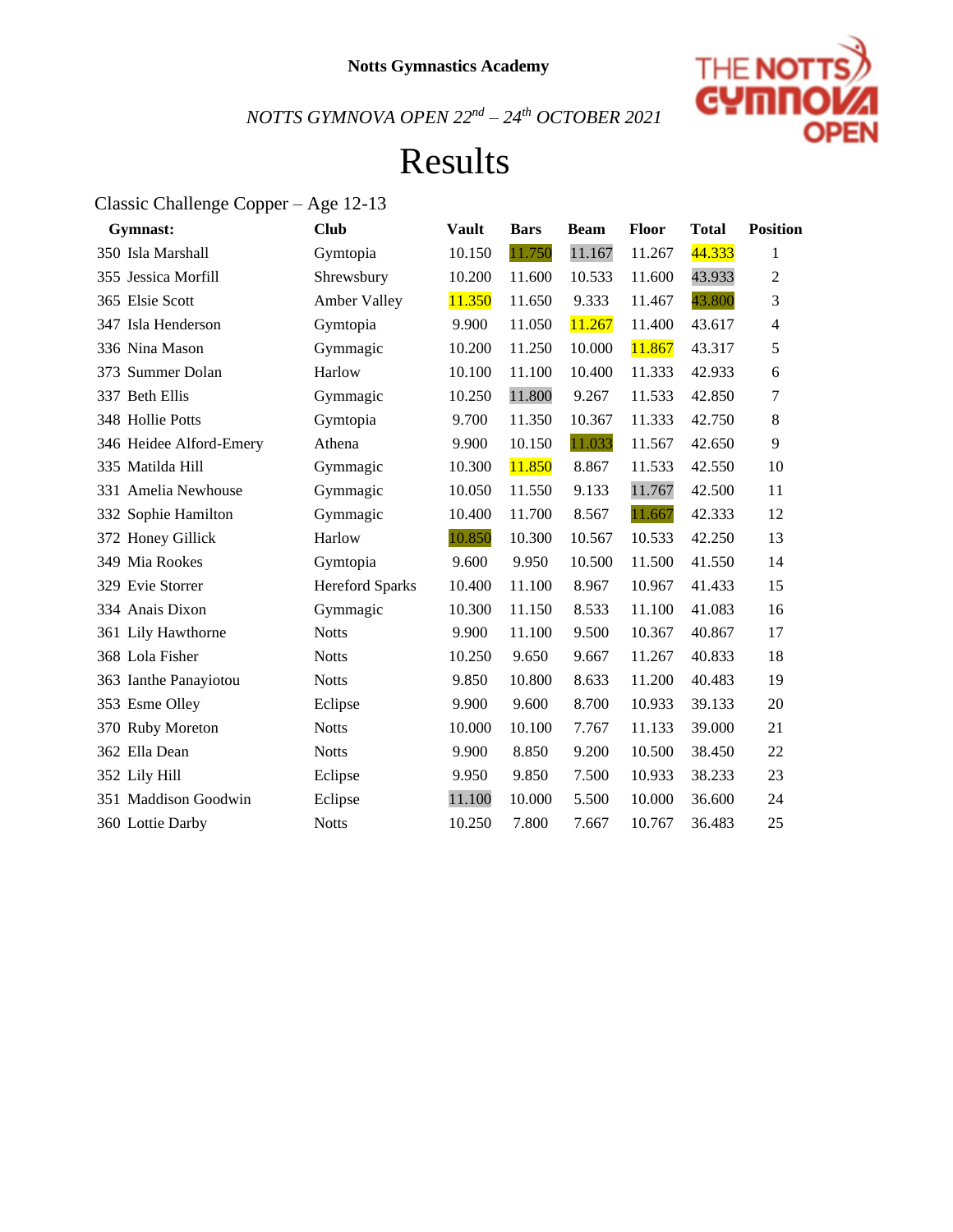

### Results

#### Classic Challenge Copper – Age 14+

| Gymnast:                  | <b>Club</b>            | Vault  | <b>Bars</b> | <b>Beam</b> | <b>Floor</b> | <b>Total</b> | <b>Position</b> |
|---------------------------|------------------------|--------|-------------|-------------|--------------|--------------|-----------------|
| 364 Grace Mortimore       | Abingdon               | 11.800 | 11.750      | 11.033      | 11.700       | 46.283       | 1               |
| 342 Leah Henderson        | Gymtopia               | 10.450 | 11.350      | 11.633      | 12.000       | 45.433       | 2               |
| 338 Casey Percival        | Gymtopia               | 10.250 | 11.150      | 11.000      | 11.900       | 44.300       | 3               |
| 344 Katie Thompson        | Gymtopia               | 10.350 | 11.450      | 11.000      | 11.433       | 44.233       | $\overline{4}$  |
| 345 Eliana Crowther       | Athena                 | 10.450 | 11.750      | 10.367      | 11.267       | 43.833       | 5               |
| 369 Jess Pollard          | <b>Notts</b>           | 11.750 | 10.800      | 11.033      | 10.233       | 43.817       | 6               |
| 343 Ella Patterson        | Gymtopia               | 9.950  | 11.150      | 10.500      | 11.333       | 42.933       | $\overline{7}$  |
| 374 Skye Girolami         | Harlow                 | 11.200 | 11.100      | 8.800       | 11.600       | 42.700       | 8               |
| 339 Zoe Arthur            | Gymtopia               | 10.200 | 10.850      | 10.067      | 11.500       | 42.617       | 9               |
| 341 Lucy Stutt            | Gymtopia               | 9.850  | 11.200      | 9.400       | 11.700       | 42.150       | 10              |
| 330 Milana Parachomikaite | <b>Hereford Sparks</b> | 10.550 | 10.600      | 9.333       | 11.300       | 41.783       | 11              |
| 356 Kara Plaats           | <b>Notts</b>           | 10.400 | 10.750      | 10.100      | 9.967        | 41.217       | 12              |
| 366 Charlotte Simpson     | <b>Notts</b>           | 10.500 | 11.100      | 9.067       | 10.167       | 40.833       | 13              |
| 357 Honey Farnsworth      | <b>Notts</b>           | 9.950  | 10.600      | 9.100       | 11.067       | 40.717       | $14=$           |
| 375 Hollie Straw          | Coalville              | 9.700  | 10.950      | 9.000       | 11.067       | 40.717       | $14=$           |
| 359 Millie Green          | <b>Notts</b>           | 10.150 | 10.650      | 8.600       | 10.733       | 40.133       | 16              |
| 358 Anais Barre           | <b>Notts</b>           | 10.150 | 9.750       | 8.800       | 11.200       | 39.900       | 17              |
| 328 Jasmine Dytor         | <b>Hereford Sparks</b> | 9.650  | 9.400       | 8.733       | 11.367       | 39.150       | 18              |
|                           |                        |        |             |             |              |              |                 |

#### Classic Challenge Bronze – Age 10-12

| Gymnast:                     | <b>Club</b>            | <b>Vault</b> | <b>Bars</b> | <b>Beam</b> | <b>Floor</b> | <b>Total</b> | <b>Position</b> |
|------------------------------|------------------------|--------------|-------------|-------------|--------------|--------------|-----------------|
| 141 Erin Broughton           | <b>Notts</b>           | 12.650       | 10.800      | 10.850      | 12.800       | 47.100       | 1               |
| 133 Amalie Hughes            | <b>Hereford Sparks</b> | 10.950       | 10.600      | 10.550      | 11.767       | 43.867       | $2=$            |
| 164 Lacey White              | Witham Hill            | 11.050       | 10.667      | 10.950      | 11.200       | 43.867       | $2=$            |
| 158 Niamh Jenkins            | Witham Hill            | 11.150       | 10.800      | 10.700      | 11.167       | 43.817       | $\overline{4}$  |
| 163 Shyla-Bay Stewart        | Witham Hill            | 11.250       | 10.400      | 10.350      | 11.267       | 43.267       | 5               |
| 143 Ava Morgan McQuade       | <b>Notts</b>           | 11.550       | 9.567       | 10.800      | 11.233       | 43.150       | 6               |
| 168 Neve Bijou               | The Mill               | 11.300       | 10.833      | 10.350      | 10.033       | 42.517       | 7               |
| 167 Ruby Greene              | The Mill               | 10.600       | 10.200      | 10.350      | 11.167       | 42.317       | $8=$            |
| 177 Ezmai Gordon             | <b>Amber Valley</b>    | 11.000       | 9.767       | 9.950       | 11.600       | 42.317       | $8=$            |
| 159 Viktoria Mackwood        | Witham Hill            | 11.000       | 9.467       | 10.700      | 11.033       | 42.200       | 10              |
| 160 Freya De'Ath             | Witham Hill            | 11.000       | 8.900       | 11.000      | 11.167       | 42.067       | 11              |
| 137 Daisy Beale              | <b>Hereford Sparks</b> | 9.850        | 10.133      | 10.250      | 9.967        | 40.200       | 12              |
| 161 Zara Snowden             | Witham Hill            | 9.700        | 9.400       | 10.350      | 10.133       | 39.583       | 13              |
| <b>Addison Davies</b><br>157 | Shrewsbury             | 10.900       | 8.700       | 8.600       | 11.200       | 39.400       | 14              |
| 178 Harriet Schmidt          | <b>Amber Valley</b>    | 0.000        | 10.667      | 10.150      | 0.000        | 20.817       | 15              |
| 179 Portia Gordon            | <b>Amber Valley</b>    | 0.000        | 10.667      | 0.000       | 0.000        | 10.667       | 16              |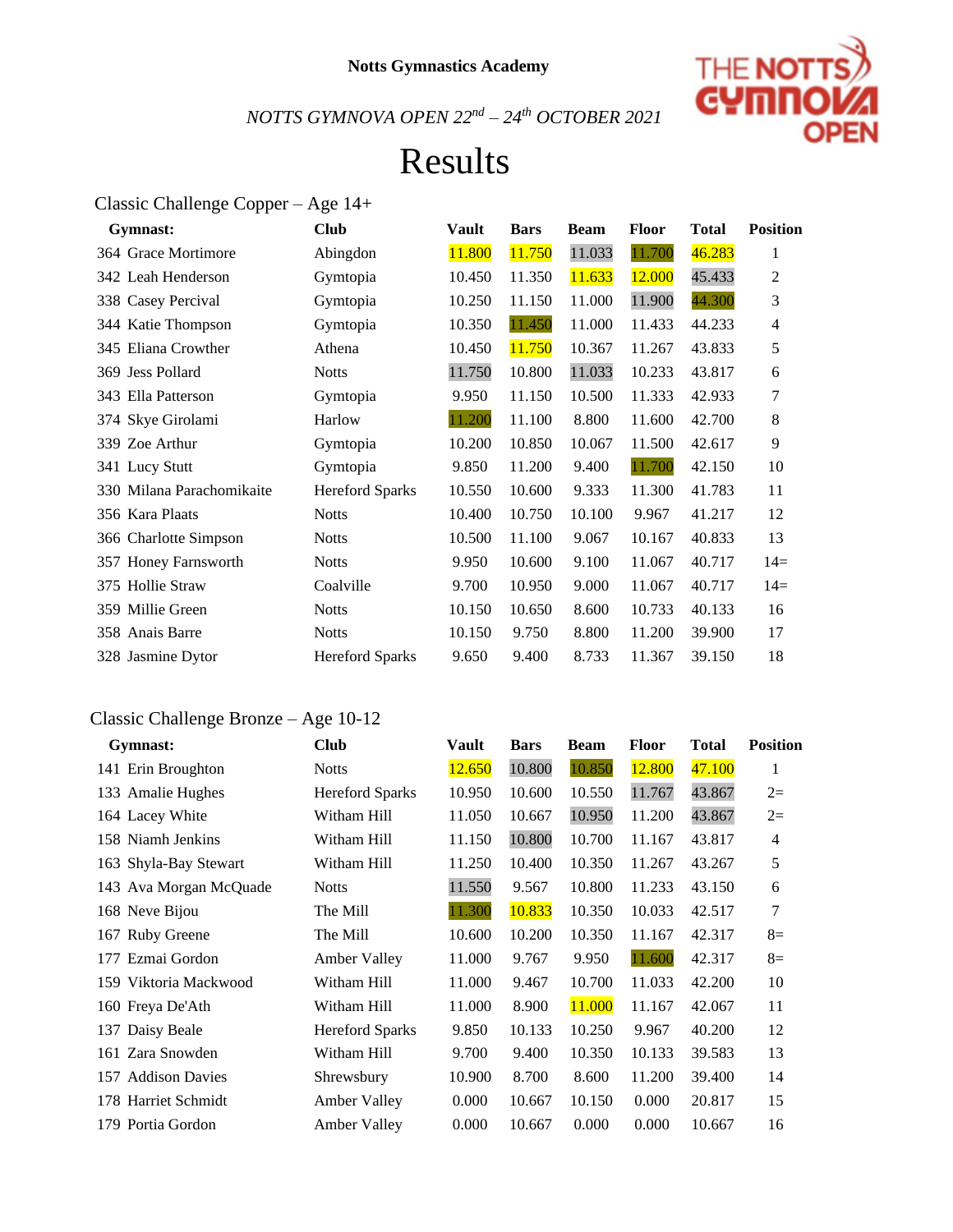

## Results

### Classic Challenge Bronze – Age 13-14

| Gymnast:                 | <b>Club</b>            | <b>Vault</b> | <b>Bars</b> | <b>Beam</b> | <b>Floor</b> | <b>Total</b> | <b>Position</b> |
|--------------------------|------------------------|--------------|-------------|-------------|--------------|--------------|-----------------|
| 176 Maizie Neal          | Abingdon               | 12.200       | 10.400      | 12.300      | 12.067       | 46.967       | 1               |
| 138 Bella Saunders-Lucas | <b>Notts</b>           | 12.350       | 11.200      | 11.800      | 11.467       | 46.817       | 2               |
| 170 Gracie Allen         | Gymmagic               | 12.300       | 10.267      | 11.700      | 12.100       | 46.367       | 3               |
| 156 Megan Thomas         | Shrewsbury             | 11.350       | 11.033      | 10.850      | 11.867       | 45.100       | $\overline{4}$  |
| 140 Anna Bianchi         | <b>Notts</b>           | 11.800       | 9.933       | 10.600      | 12.167       | 44.500       | 5               |
| 173 Julia Michalak       | Gymmagic               | 10.200       | 11.367      | 11.000      | 11.367       | 43.933       | 6               |
| 131 Ruby-May Gullis      | <b>Hereford Sparks</b> | 10.100       | 10.967      | 10.450      | 12.067       | 43.583       | 7               |
| 132 Melanie Hanson       | <b>Hereford Sparks</b> | 10.800       | 10.433      | 10.400      | 11.700       | 43.333       | 8               |
| 139 Amy Hough            | <b>Notts</b>           | 11.950       | 9.567       | 10.400      | 11.333       | 43.250       | 9               |
| 136 Millie Guram-Baker   | <b>Hereford Sparks</b> | 11.050       | 10.300      | 10.200      | 11.667       | 43.217       | 10              |
| 182 Macy Lawson          | <b>Amber Valley</b>    | 11.100       | 10.267      | 10.250      | 11.533       | 43.150       | 11              |
| 340 Lucy Hay             | Gymtopia               | 12.300       | 8.667       | 9.650       | 11.933       | 42.550       | 12              |
| 184 Ellie Hodges         | Harlow                 | 10.850       | 9.433       | 11.200      | 10.700       | 42.183       | 13              |
| 144 Saskia Jarram        | Coalville              | 9.950        | 11.767      | 9.250       | 10.967       | 41.933       | 14              |
| 171 Chloe Holroyd        | Gymmagic               | 9.800        | 8.833       | 11.200      | 10.433       | 40.267       | 15              |
| 174 Olivia Wells         | Gymmagic               | 10.350       | 8.967       | 9.600       | 10.400       | 39.317       | 16              |

#### Classic Challenge Bronze – Age 15+

| Gymnast:             | <b>Club</b>            | <b>Vault</b> | <b>Bars</b> | <b>Beam</b> | <b>Floor</b> | <b>Total</b> | <b>Position</b> |
|----------------------|------------------------|--------------|-------------|-------------|--------------|--------------|-----------------|
| 187 Amy Deighton     | Athena                 | 11.250       | 11.667      | 11.650      | 12.067       | 46.633       | 1               |
| 175 Kitty Hitchens   | Abingdon               | 12.000       | 10.767      | 11.850      | 11.700       | 46.317       | 2               |
| 186 Leyana Moodley   | Athena                 | 11.250       | 11.100      | 11.400      | 11.733       | 45.483       | 3               |
| 142 Olivia Coventry  | <b>Notts</b>           | 11.000       | 11.400      | 9.950       | 11.333       | 43.683       | $\overline{4}$  |
| 130 Ella Bradley     | <b>Hereford Sparks</b> | 12.150       | 10.667      | 9.900       | 10.867       | 43.583       | 5               |
| 135 Natasha Mitchell | <b>Hereford Sparks</b> | 11.150       | 10.967      | 9.650       | 11.400       | 43.167       | 6               |
| 172 Storm Hanley     | Gymmagic               | 10.400       | 8.033       | 11.950      | 11.933       | 42.317       | 7               |
| 129 Lily Batstone    | <b>Hereford Sparks</b> | 11.400       | 9.100       | 10.150      | 11.200       | 41.850       | 8               |
| 146 Bethan Dodds     | Coalville              | 12.300       | 8.900       | 8.700       | 10.067       | 39.967       | 9               |
| 134 Robyn Preissler  | <b>Hereford Sparks</b> | 9.700        | 9.033       | 10.200      | 10.700       | 39.633       | 10              |
| 169 Lucy Southam     | Gymmagic               | 11.950       | 0.000       | 11.350      | 11.933       | 35.233       | 11              |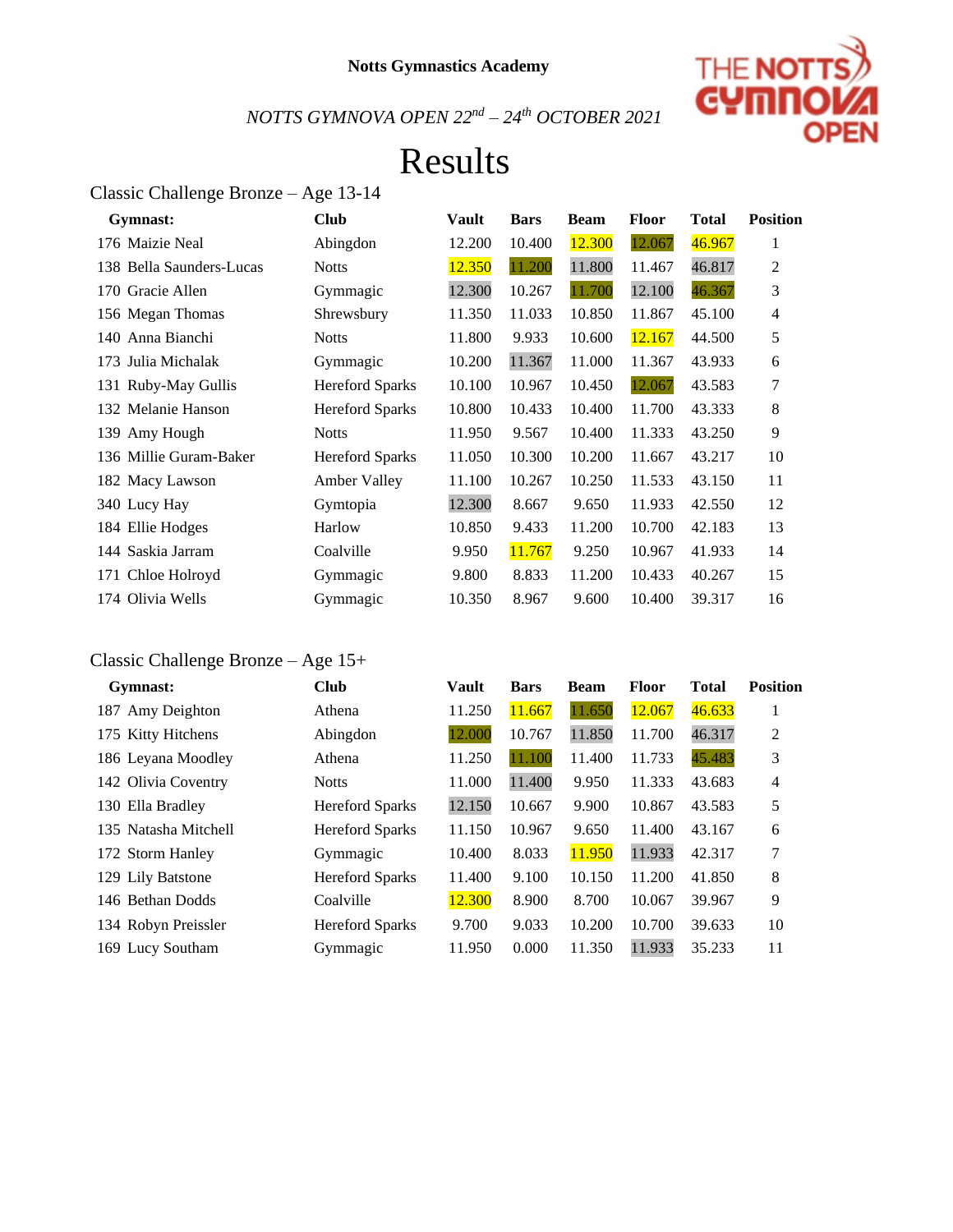

## Results

#### Classic Challenge Silver

| Gymnast:                   | <b>Club</b>         | Vault  | <b>Bars</b> | <b>Beam</b> | <b>Floor</b> | <b>Total</b> | <b>Position</b> |
|----------------------------|---------------------|--------|-------------|-------------|--------------|--------------|-----------------|
| 152 Evee Stevenson-Lea     | Shrewsbury          | 11.600 | 10.300      | 13.400      | 12.267       | 47.567       |                 |
| 154 Amelia Tew             | Shrewsbury          | 12.900 | 11.133      | 11.400      | 11.767       | 47.200       | 2               |
| 153 Lucie Thouvenin        | Shrewsbury          | 12.400 | 9.867       | 11.400      | 11.933       | 45.600       | 3               |
| 149 Niamh Selby            | <b>Amber Valley</b> | 12.150 | 10.033      | 11.850      | 10.900       | 44.933       | 4               |
| 166 Amelie Thorpe          | Witham Hill         | 12.150 | 7.567       | 10.600      | 11.933       | 42.250       | 5               |
| 150 Grace Wood             | <b>Amber Valley</b> | 12.250 | 8.633       | 10.650      | 10.233       | 41.767       | 6               |
| 148 Kaci-Jo Cudworth       | <b>Amber Valley</b> | 9.850  | 5.733       | 9.950       | 10.633       | 36.167       | 7               |
| 147 Jasmine Millard-Wright | Amber Valley        | 12.200 | 0.000       | 9.700       | 10.800       | 32.700       | 8               |
| 155 Zoe Ward               | Shrewsbury          | 0.000  | 7.633       | 11.550      | 11.667       | 30.850       | 9               |

#### Compulsory Classic Challenge Bronze

|    | Gymnast:               | Club         | Vault  | <b>Bars</b> | <b>Beam</b> | <b>Floor</b> | Total  | Position |
|----|------------------------|--------------|--------|-------------|-------------|--------------|--------|----------|
|    | 46 Evie Nicholls       | <b>Notts</b> | 11.650 | 10.533      | 12.800      | 11.733       | 46.717 |          |
|    | 48 Maia Chandler-Oduah | Manchester   | 11.350 | 11.267      | 11.733      | 12.300       | 46.650 | 2        |
| 47 | Isabelle Baxter        | Manchester   | 11.200 | 10.600      | 12.300      | 11.867       | 45.967 | 3        |
|    | 66 Daisy Gough         | The Mill     | 11.500 | 10.900      | 11.133      | 11.133       | 44.667 |          |

#### Compulsory Classic Challenge Silver

|    | Gymnast:            | <b>Club</b>  | Vault  | <b>Bars</b> | <b>Beam</b> | <b>Floor</b> | <b>Total</b> | <b>Position</b> |
|----|---------------------|--------------|--------|-------------|-------------|--------------|--------------|-----------------|
| 53 | Sophie Snowling     | <b>TNAG</b>  | 12.450 | 10.800      | 12.967      | 11.900       | 48.117       | л               |
| 44 | Abigail Campbell    | <b>Notts</b> | 12.950 | 9.067       | 12.500      | 11.667       | 46.183       | 2               |
| 43 | Cadie Munday        | <b>Notts</b> | 12.400 | 9.500       | 12.400      | 11.733       | 46.033       | 3               |
| 50 | Caitlin Robinson    | Amber Valley | 12.250 | 8.867       | 11.900      | 11.900       | 44.917       | 4               |
| 64 | Mia Simcox          | The Mill     | 11.500 | 8.867       | 12.867      | 11.600       | 44.833       | 5               |
| 45 | Sofia Granton-Crow  | <b>Notts</b> | 12.150 | 10.333      | 12.100      | 10.200       | 44.783       | 6               |
| 62 | Ruby Henshaw        | The Mill     | 12.150 | 8.400       | 12.533      | 11.600       | 44.683       | 7               |
|    | 378 Lexie MacDonald | Witham Hill  | 11.450 | 9.167       | 11.600      | 12.200       | 44.417       | 8               |
| 65 | Esmee Brennan       | The Mill     | 12.000 | 10.033      | 12.000      | 10.333       | 44.367       | 9               |
| 6  | Isobel Chisman      | TNAG         | 12.150 | 9.300       | 11.300      | 11.400       | 44.150       | 10              |
| 52 | Tallulah Pradales   | TNAG         | 11.400 | 9.400       | 11.000      | 10.467       | 42.267       | 11              |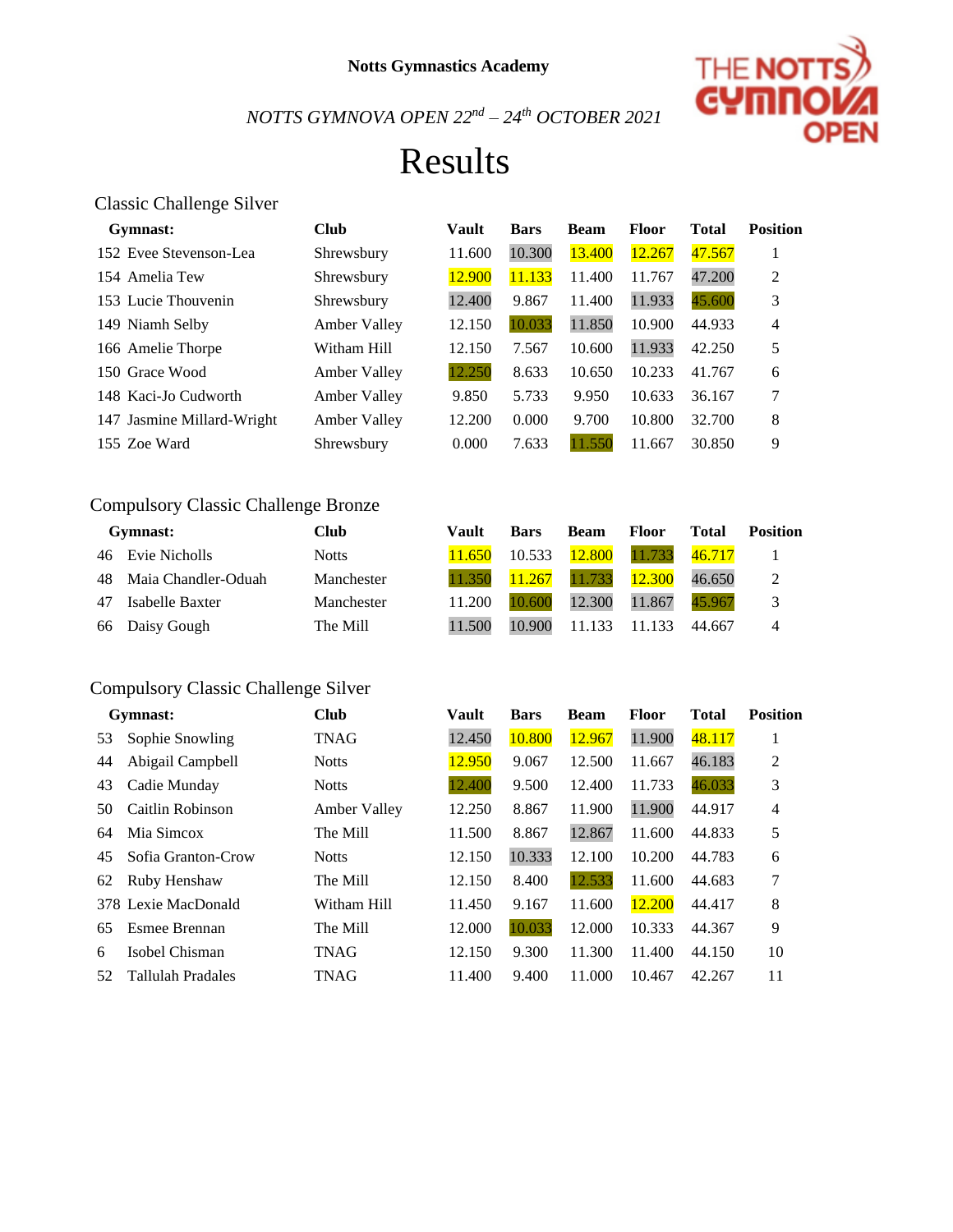

### Results

### FIG Espoir **Gymnast: Club Vault Bars Beam Floor Total Position**  8 Ellen Symonds TNAG 12.600 12.167 12.967 11.233 48.967 1 Abi Martin South Devon 13.300 11.033 11.733 12.300 48.367 2 Tiegan Trafford Abingdon 13.650 10.867 11.267 12.033 47.817 3 22 Aaliyah Manning Pipers Vale 12.600 10.767 12.833 11.533 47.733 4 Ellie Cornforth Pipers Vale 12.750 10.867 10.767 11.433 45.817 5 Aniya Barrado Pipers Vale 12.250 8.667 10.933 9.233 41.083 6 Diaz Hector Amber Valley 12.450 10.067 11.867 0.000 34.383 7 Ella Theobald Pipers Vale 12.350 10.400 0.000 10.967 33.717 8 Charlotte Cooke Amber Valley 12.450 8.967 11.633 0.000 33.050 9 Francis Stone Amber Valley 12.850 7.200 12.233 0.000 32.283 10 Corinna Gooderham Abingdon 0.000 9.200 12.000 11.033 32.233 11 Olivia Kenny Abingdon 11.600 8.467 0.000 0.000 20.067 12

#### FIG Junior

|     | Gymnast:          | Club                | <b>Vault</b> | <b>Bars</b> | <b>Beam</b> | Floor  | <b>Total</b> | <b>Position</b> |
|-----|-------------------|---------------------|--------------|-------------|-------------|--------|--------------|-----------------|
| 40  | Olivia Cham       | <b>Amber Valley</b> | 12.950       | 11.167      | 12.533      | 12.233 | 48.883       |                 |
| 10  | Sacha Bailey      | Uttoxeter           | 12.650       | 9.667       | 11.100      | 11.167 | 44.583       | 2               |
| 39  | Julia French      | <b>Amber Valley</b> | 12.600       | 9.767       | 9.967       | 11.000 | 43.333       | 3               |
| 26  | Rhianna Oldfield  | Gymmagic            | 12.750       | 9.767       | 10.467      | 9.733  | 42.717       | 4               |
| 5   | Tiffany Pilnikova | Manchester          | 12.450       | 10.900      | 8.733       | 10.033 | 42.117       | 5               |
| 27  | Evie Goodbold     | Gymmagic            | 10.450       | 7.333       | 10.867      | 10.967 | 39.617       | 6               |
| 28  | Leyla Gellan      | Gymmagic            | 12.400       | 6.933       | 9.333       | 9.600  | 38.267       | 7               |
| 32. | Zadie Berkin      | <b>Notts</b>        | 0.000        | 9.833       | 9.900       | 0.000  | 19.733       | 8               |
|     |                   |                     |              |             |             |        |              |                 |

#### FIG Senior

|    | Gymnast:           | Club         | Vault  | <b>Bars</b> | <b>Beam</b> | <b>Floor</b> | Total  | <b>Position</b> |
|----|--------------------|--------------|--------|-------------|-------------|--------------|--------|-----------------|
| 18 | Halle Hilton       | Pipers Vale  | 14.650 | 10.800      | 14.067      | 12.067       | 51.583 |                 |
| 19 | <b>Emily Roper</b> | Pipers Vale  | 14.050 | 11.000      | 12.867      | 12.333       | 50.250 | 2               |
| 33 | Lottie Smith       | <b>Notts</b> | 12.800 | 11.100      | 11.833      | 11.667       | 47.400 | 3               |
| 20 | Abigail Roper      | Pipers Vale  | 13.100 | 8.233       | 12.067      | 11.900       | 45.300 | 4               |
| 30 | Keira Thornton     | Gymmagic     | 13.100 | 8.167       | 9.000       | 11.933       | 42.200 | 5               |
| 11 | Jacinta Brackley   | Uttoxeter    | 12.400 | 5.167       | 9.700       | 9.467        | 36.733 | 6               |
| 34 | Taeja James        | <b>Notts</b> | 13.550 | 0.000       | 11.300      | 0.000        | 24.850 | 7               |
|    | 377 Lucy Robinson  | Witham Hill  | 12.500 | 0.000       | 10.133      | 0.000        | 22.633 | 8               |